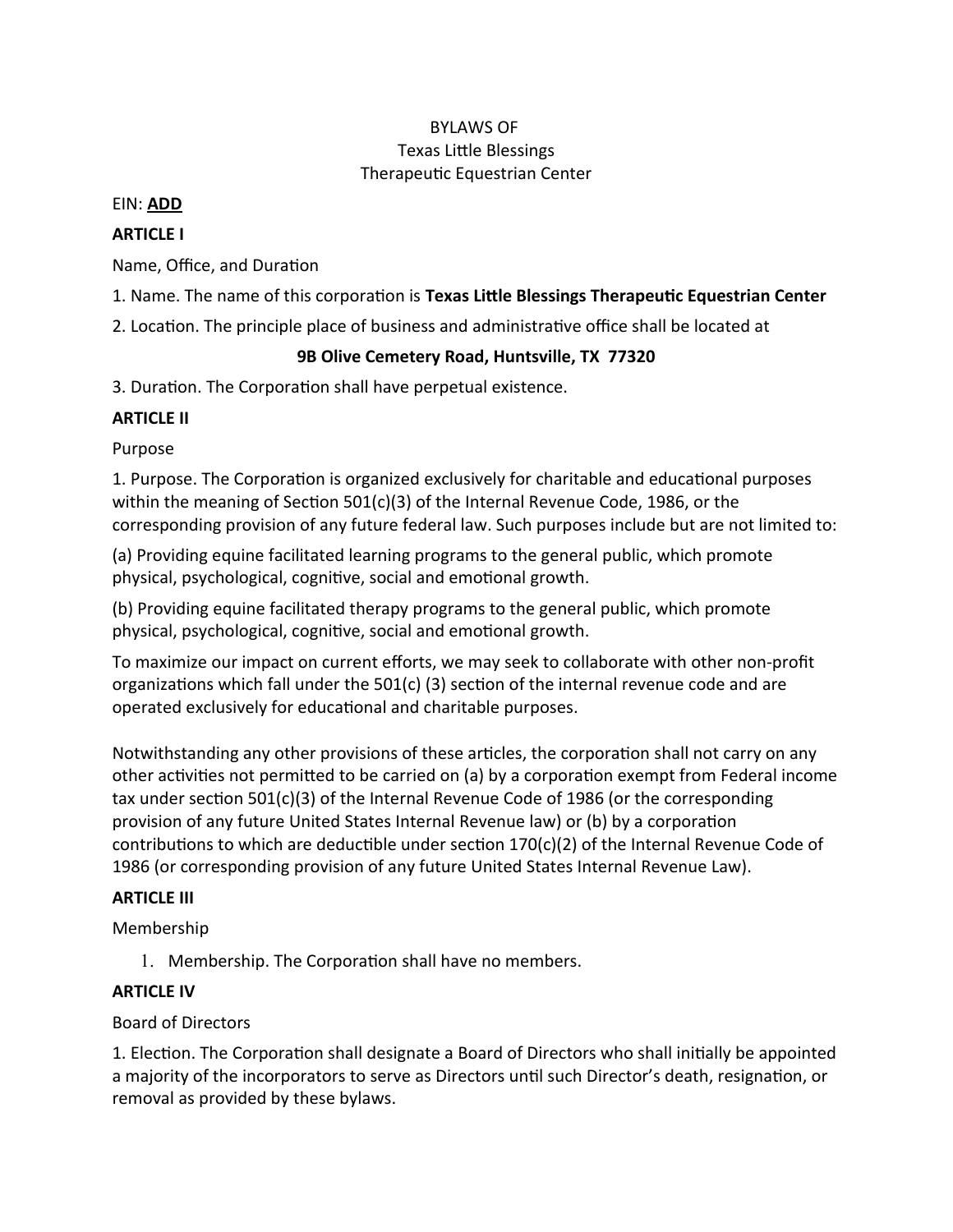2. Number. The initial number of Directors shall be 5, with the president abstaining from voting unless to break a tie vote, and may be increased or decreased without further amendment of these bylaws. At no time may the number of Directors be less than three (3).

3. Qualifications. To serve as a Director, an individual shall have prior experience serving on a not for proft board, general business or entrepreneurial experience, and shall have a desire to pay it forward with what they have, know, or have access to. In additon, each prospectve Director shall have at least two (2) years experience in working with children and youth or in programs for children or youth.

4. Powers. The Board of Directors shall have all corporate authority, except such powers as are otherwise provided in these bylaws and the laws of the State of Texas, to conduct the afairs of the Corporation in accordance with these bylaws. The Board of Directors may by general resolution delegate to committees of their own number, or to officers of the Corporation such powers as they deem appropriate.

5. Meetngs. Regular meetngs of the Board of Directors shall be held at the place and tme designated by the Board of Directors including phone conference calls, monthly or annual meetings, or otherwise called by a majority of the Board of Directors.

6. Special Meetngs. Special meetngs may be called by the President of the Corporaton or a majority of the Board of Directors. Persons authorized to call special meetngs shall provide notice in writing of the time and location of such meetings and state the purpose thereof, and no other matter shall be considered by the Board of Directors at such special meeting except upon unanimous vote of all Directors present.

7. Annual Meetings. Directors may meet each year for the purpose of organization, the election of officers, and transaction of other business. The time and location of such meeting shall be noticed in writing.

8. Notice and Waiver. Notice of regular meetings and special meetings need not be in writing. Attendance at any meeting shall be considered waiver of the notice requirement thereof.

9. Quorum. A quorum shall consist of one officer and a majority of the Directors. If at any meeting, less than a quorum is present, the majority may adjourn the meeting without further notice to the absent Director.

10. Vacancy. Any vacancy occurring in the Board of Directors shall be flled by majority vote of the remaining Directors, though less than a quorum. Each person so elected shall serve until the duration of the unexpired term, or until the next annual meeting. The incorporating Board of Directors shall serve inital terms of three years unless otherwise asked and agreed upon by a majority of the Board of Directors.

11. Removal. Any Director may be removed by majority vote of the remaining Directors for failure to act in the best interests of the Corporaton, or lack of sympathy with the stated purpose of the Corporation.

12. Compensation. Directors shall receive no compensation for their service as Directors.

# **ARTICLE V**

Officers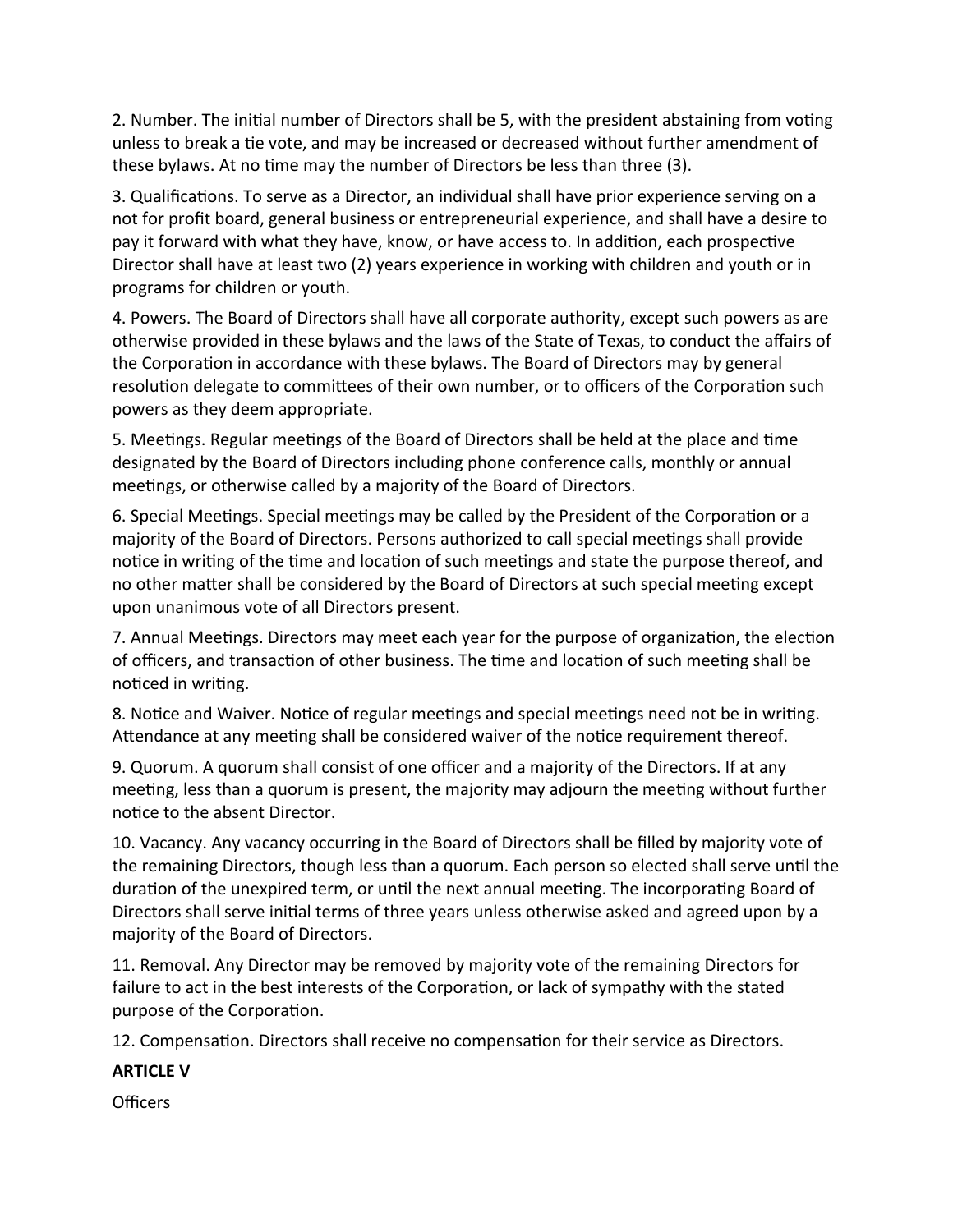1. Designation of Officers. The officers of the Corporation shall be the President, Vice President, Secretary, and Treasurer, and they shall have authority to carry out the dutes prescribed in these bylaws. The initial officers of the Corporation shall be designated by the incorporators, and shall serve for five years. One person may hold more than one office, except no person may hold the office of President and Secretary.

2. Election and Term. Officers of the Corporation shall be reelected at the annual meeting of the Board of Directors, and shall serve for one year or until their replacements are elected and qualifed.

3. Removal. At any regular or special meeting, any officer may be removed by majority vote of the Board of Directors for failure to carryout the duties of the office as prescribed by these bylaws, conduct detrimental to the Corporation, or for lack of sympathy with the stated purpose of the Corporation. Any officer proposed to be removed is entitled to five (5) business days notice of the meeting at which the removal shall be considered and may address the Board of Directors at such meeting.

4. Compensation. Officers of the Corporation shall receive reasonable compensation as fixed by the Board of Directors. The fact that any officer is also a Director shall not preclude receipt of reasonable compensation for services provided under Article V of these bylaws.

5. Vacancy. Vacancies, in any office for any reason, shall be filled by the Board of Directors for the unexpired term of office.

6. Duties of Offices.

A. President: The President is the Chief Executive Officer of this Corporation and will, subject to the control of the Board of Directors or any Commitees, supervise and control the afairs of the Corporation. The President will perform all duties incident to the office of President and any other duties that may be required by these Bylaws or prescribed by the Board of Directors.

B. Vice President: The Vice-President will perform all duties and exercise all powers of the President when the President is absent or is otherwise unable to act. The Vice-President will perform any other duties that may be prescribed by the Board of Directors.

C. Secretary: The Secretary will keep minutes of all meetngs of Members and of the Board of Directors, be the custodian of the corporate records, give all notices as are required by law or by these Bylaws, and generally perform all duties incident to the office of Secretary and any other duties as may be required by law, by the Bylaws, or which may be assigned by the Board of Directors.

D. Treasurer: The treasurer will have charge and custody of all funds of this Corporaton, and will deposit the funds as required by the Board of Directors, keep and maintain adequate and correct accounts of the Corporation's properties and business transactions, and render reports and accountings to the Directors. The Treasurer will perform all duties incident to the office of Treasurer, and any other duties that may be required by these Bylaws or prescribed by the Board of Directors.

# **ARTICLE VI**

Restrictions on Actions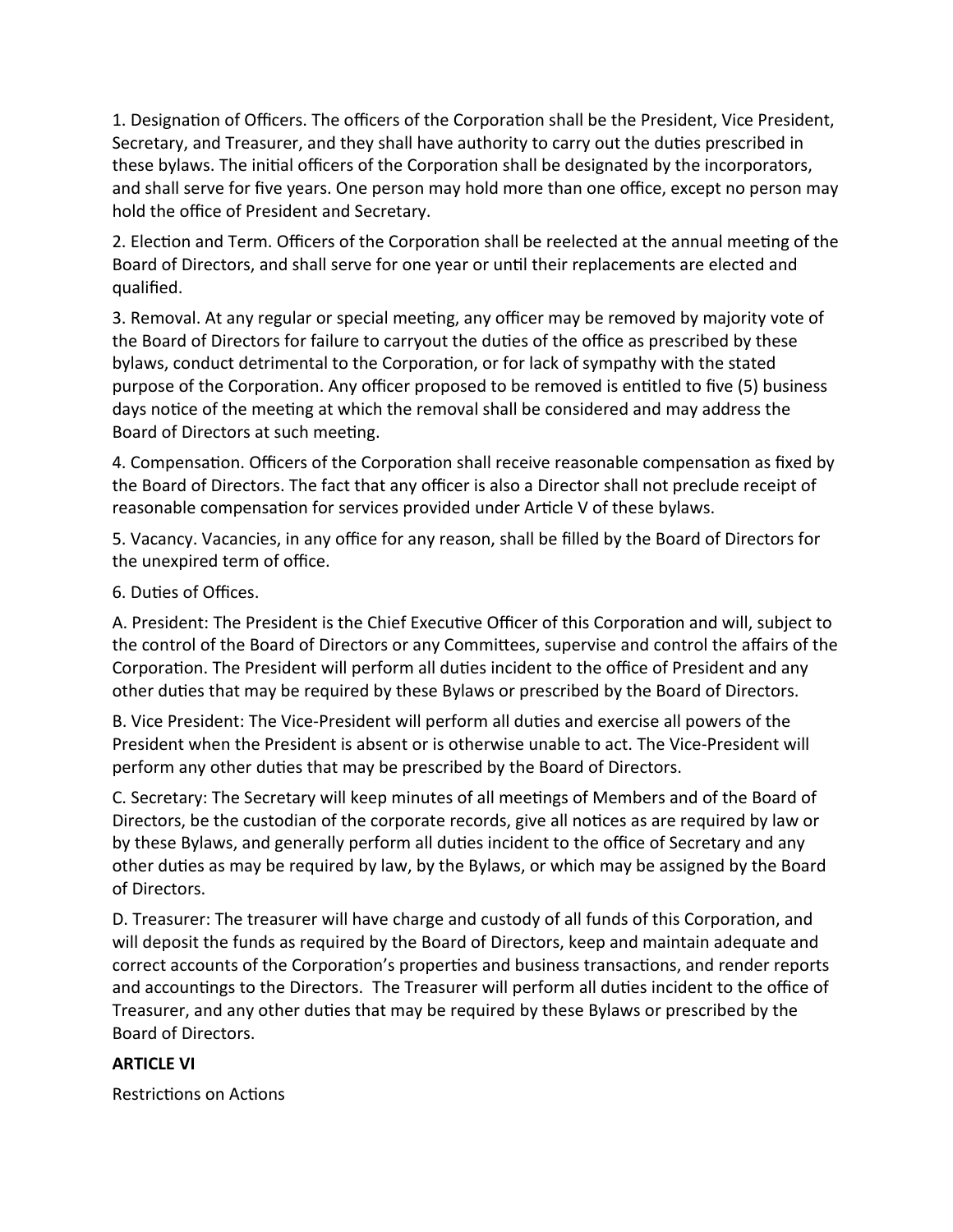1. All the assets and earnings of the Corporation shall be used exclusively for its exempt purposes, including the payment of expenses incidental thereto. No part of any net earnings shall inure to the benefit of any employee of the Corporation or be distributed to its Directors, officers, or any private person, except that the Corporation shall be empowered to pay reasonable compensation for services rendered and make payments and distributions in furtherance of the purposes set forth in Article II of these bylaws.

2. Notwithstanding any other provision of these Bylaws, no director, officer, employee, member, or representative of this corporation shall take any action or carry on any activity by or on behalf of the corporation not permitted to be taken or carried on by an organization exempt under Section 501(c)(3) of the Internal Revenue Code as it now exists or may be amended, or by any organization contributions to which are deductible under Section  $170(c)(2)$ of such Code and Regulatons as it now exists or may be amended. No part of the net earnings of the corporation shall inure to the benefit or be distributable to any director, officer, member, or other private person, except that the corporaton shall be authorized and empowered to pay reasonable compensation for services rendered and to make payments and distributions in furtherance of the purposes set forth in the Articles of Incorporation and these Bylaws.

3. No substantal part of the Corporaton's actvity shall be for the carrying on of a campaign of propaganda or otherwise attempting to influence legislation. The Corporation shall not partcipate in any politcal campaign, will not engage in politcal campaigns or atempt to influence legislation or interfere with any political campaign on behalf or in opposition to any candidate for public office.

4. In partcular, but not without limitaton of the generality of the foregoing paragraph, during such time as the Corporation may be considered a private foundation as defined by Section 509(a), Internal Revenue Code, 1986, or the corresponding provision of any future federal law, it shall not:

A. Fail to distribute its income for each taxable year at such tme and in such manner as not to become subject to the tax on undistributed income imposed by Secton 4942, Internal Revenue Code, 1986, or the corresponding provision of any future federal law.

B. Engage in any act of self dealing as defned in Secton 4941(d), Internal Revenue Code, 1986, or the corresponding provision of any future federal law.

C. Retain any excess business holdings as defned in Secton 4943(c), Internal Revenue Code, 1986, or the corresponding provision of any future federal law.

D. Make any investment on such manner as to subject it to tax under Secton 4944, Internal Revenue Code, 1986, or the corresponding provision of any future federal law.

E. Make any taxable expenditures as defned in Secton 4945(d), Internal Revenue Code, 1986, or the corresponding provision of any future federal law.

# **ARTICLE VII**

Contracts, Checks, Deposits and Funds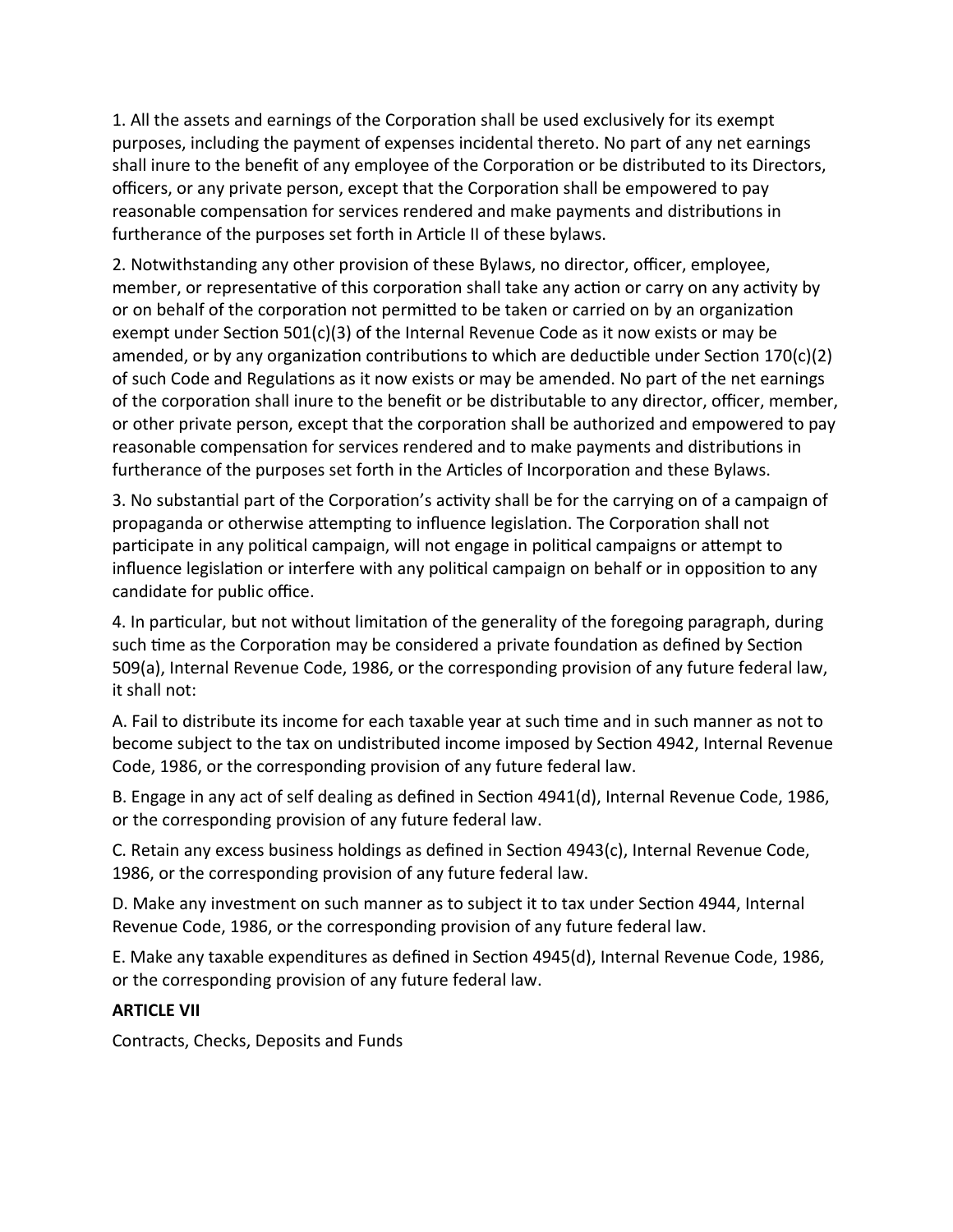1. Contracts. The Board of Directors may authorize, by general resolution, a Director or Directors, an agent or agents, in additon to persons authorized by these bylaws to enter into any contract on behalf of the Corporation.

2. Checks, Drafts and Orders of Payment. All checks, drafts, notes, or orders of payment or other evidence of indebtedness issued in the name of the Corporaton shall be signed by the Officer or Board agent such as the Board of Directors may from time to time designate by general resoluton of the Board of Directors.

3. Deposits. All funds of the Corporation shall be deposited from time to time to the credit of the Corporation in such banks, trust companies, of other depositories as the Board of Directors may designate.

4. Gifts. The Directors, collectively or individually, any officer or designated agent may accept gifts, contributions, bequests, or devise of any property on behalf of the Corporation.

5. Loans. No Director, Officer or agent shall have the authority, on behalf to the Corporation, to enter into a loan or any other contract of indebtedness except by unanimous vote in a specifc resolution of the Board of Directors. The authority designated by this provision shall be limited to a single and specific instance.

# **ARTICLE VIII**

## Dissolution

Distributon Upon Dissoluton**.** Upon terminaton or dissoluton of the Hobby Horse Hill Therapeutic Equestrian Center, Inc., any assets lawfully available for distribution shall be distributed to one (1) or more qualifying organizations described in Section 501(c)(3) of the 1986 Internal Revenue Code (or described in any corresponding provision of any successor statute) which organization or organizations have a charitable purpose which, at least generally, includes a purpose similar to the terminating or dissolving corporation.

The organization to receive the assets of the Texas Little Blessings Therapeutic Equestrian Center, Inc. hereunder shall be selected in the discretion of a majority of the managing body of the corporation, and if its members cannot so agree, then the recipient organization shall be selected pursuant to a verified petition in equity filed in a court of proper jurisdiction against the Horse Hill Therapeutic Equestrian Center, Inc., by one (1) or more of its managing body which verified petition shall contain such statements as reasonably indicate the applicability of this section. The court upon a finding that this section is applicable shall select the qualifying organizaton or organizatons to receive the assets to be distributed, giving preference if practicable to organizations located within the State of Ohio.

In the event that the court shall find that this section is applicable but that there is no qualifying organization known to it which has a charitable purpose, which, at least generally, includes a purpose similar to the Horse Hill Therapeutic Equestrian Center, Inc., then the court shall direct the distribution of its assets lawfully available for distribution to the Treasurer of the State of Ohio to be added to the general fund.